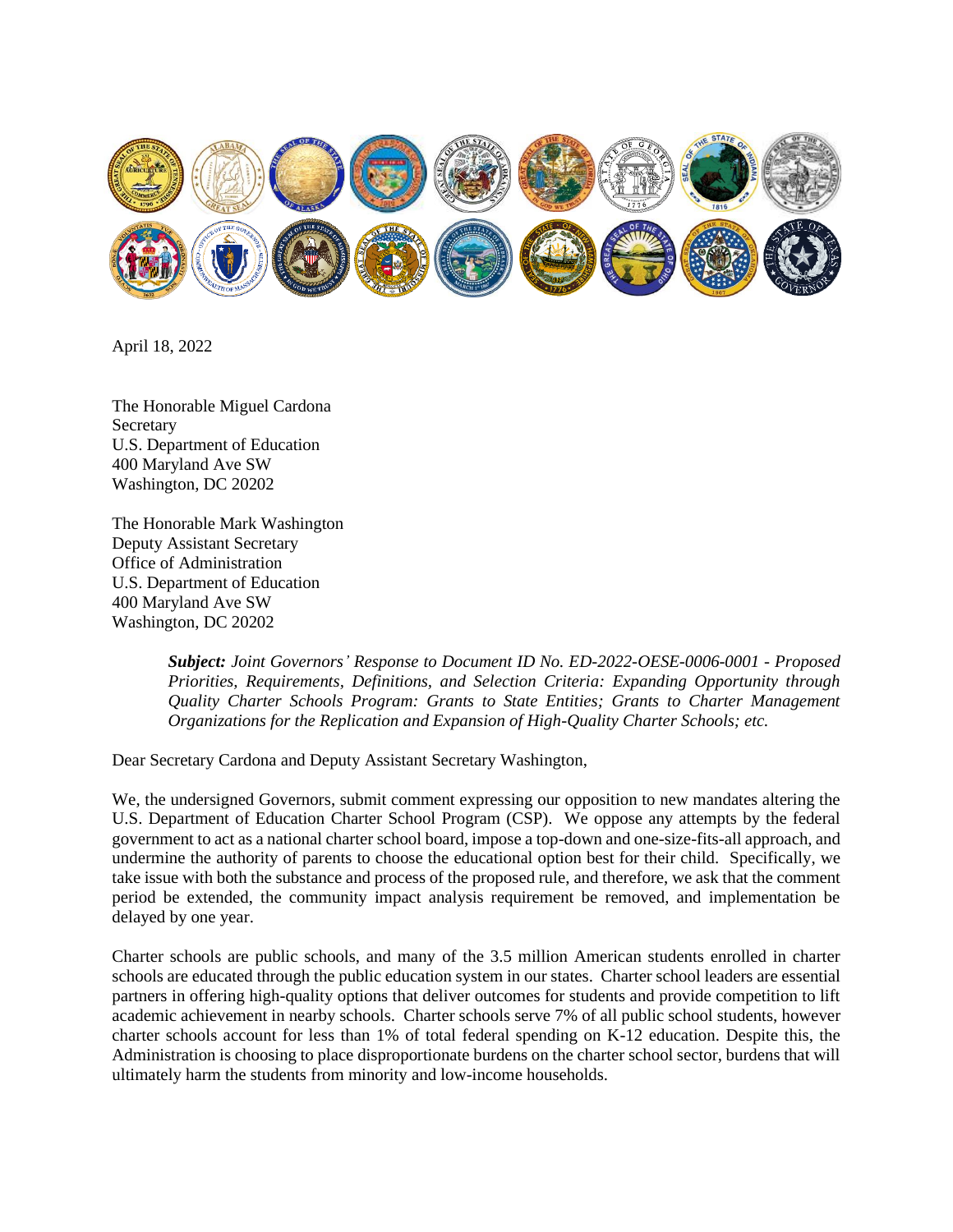With regard to new substantive barriers imposed in this program, we understand the Administration has claimed to prioritize the concept of *equity*. However, the application of the proposed rule would only exacerbate inequities in our education system by reducing federal support for high-quality choices available to millions of low-income families. For instance, in one of our states alone, 60% of the student population at charter schools is economically disadvantaged, and more than 90% of those students belong to racial and ethnic minority groups. Across the nation, charter schools enroll more students of color and more economically disadvantaged students than their traditional public school counterparts. The requirements imposed in the proposed rule will put the Department in a position to undermine the decision made by millions of families seeking a better opportunity for their child.

Two years into the COVID-19 pandemic, our nation's children are in greater need than ever. National school closures led to significant learning loss, a decline in college enrollment, and a rapid rise in mentalhealth challenges experienced by students. During the height of the COVID-19 pandemic, more—rather than fewer—parents sought to enroll their children in high-performing public charter schools.

The Administration seeks to impose a new standard that will require charters to demonstrate that the relevant school district is "over-enrolled." By focusing on the number of seats, rather than the number of "high-quality" seats, the new standard fails to consider that a driving force in parents' decisions is the desire for their child to attend a school that meets their child's unique needs. It cannot be ignored that enrollment is down in many big-city school districts due to parents choosing to leave closed or persistently failing schools. The Administration's proposed rule means that charters bringing high quality seats to areas in need would be routinely rejected for funds, despite offering parents a chance to stay in their community without sacrificing their child's future.

With regard to the rulemaking process, the Administration proposes significant new regulations for immediate effect on the CSP. The new rule was proposed with no meaningful prior engagement from parents or school leaders. In addition, the regulations were posted on March 14 with comments due only by April 18. For the rules to take effect as written, the Department has little time to consider comments before awarding funding to state entities this fiscal year. Such a narrow window raises alarm and poses to disrupt the delivery of education to students in our respective states.

Traditionally, we have seen the comment period for rulemaking to be at least 60 days, providing greater opportunity for feedback from parents. However, in this case, the Administration is allowing approximately one month for input on its proposed charter school rule. For comparison, when the previous administration amended Title IX investigation rules to provide for greater due process and fairness in student disciplinary processes, it did so only after an 18-month rulemaking process that considered more than 124,000 public comments. We believe a sustained and transparent process for rulemaking will yield better regulations and consensus and will give parents a greater opportunity to engage in the development of policies that deeply impact them.

It is a certainty that the expansion of such burdensome regulations will make it more difficult—if not impossible—for independent and smaller charter schools to access federal funds. Accordingly, we ask that the Administration:

- (1) Extend the unprecedentedly short comment period to reflect the magnitude of changes proposed and solicit meaningful public comment;
- (2) Remove all provisions that limit local control, including the new requirement for a community impact analysis, which would mandate school districts be over-enrolled and put federal officials in the place of local parents in determining the need for high-quality choices; and
- (3) Delay any changes to the program to the next fiscal year so that the current program can be administered under rules that are long-standing and well understood by applicants.